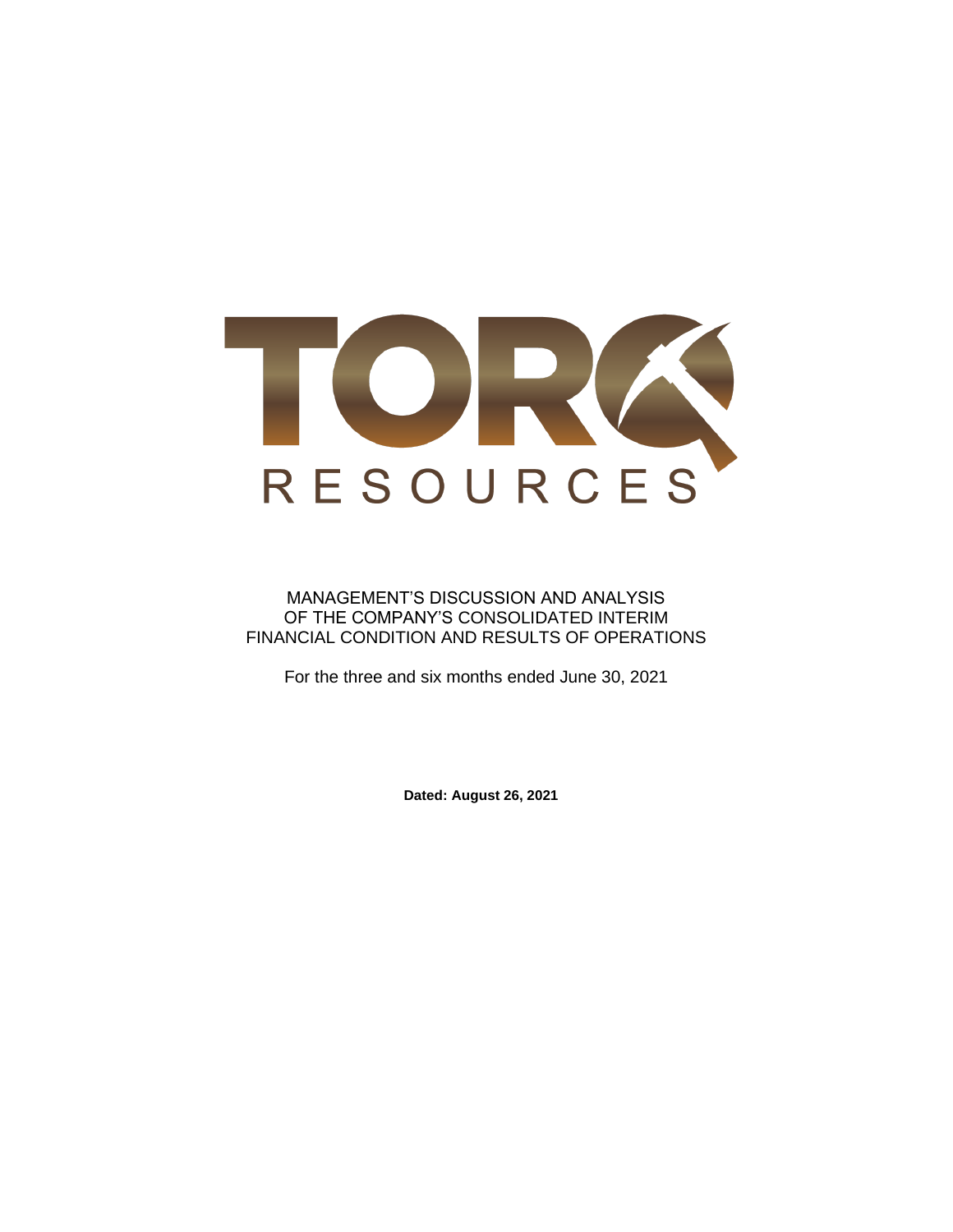Management's Discussion and Analysis of the Financial Condition and Results of Operations for the Three and Six Months Ended June 30, 2021 Expressed in Canadian dollars

## **1. Operational and corporate highlights for the three and six months ended June 30, 2021, and up to August 26, 2021**

- On June 30, 2021, the Company announced it had obtained the drill permit for the Margarita Iron-Oxide-Copper-Gold ("IOCG") Project ("Margarita Project") in Northern Chile.
- On May 25, 2021, the Company announced it had acquired the option to earn a 100% interest in the Andrea copper porphyry project ("Andrea Project") located in Chile.
- On April 21, 2021, the Company announced initial results from the ongoing exploration program at the Margarita Project using a ground-based induced polarization ("IP") geophysical survey which have outlined two north-northwest trending chargeability anomalies, approximately 3 kilometre ("km") by 500 metres ("m") in size, which Torq's technical team believes are associated with sulphide mineralization.
- On April 8, 2021, the Company announced the commencement of work at its Margarita Project. The surface exploration program is focused on defining drill targets with the aim of initiating the first drill program at Margarita in Q3 2021.
- On April 7, 2021, the Company announced the grant of incentive stock options for the purchase of 420,000 common shares to officers of the Company. The options are exercisable at \$0.77 and expire five years from the date of grant.
- On March 8, 2021, the Company announced it had acquired the option to earn a 100% interest in the Margarita Project.

### **2.1. Date of this document**

This Management Discussion and Analysis ("MD&A") of Torq Resources Inc. (the "Company" or "Torq") has been prepared by management to assist the reader in assessing material changes in the interim financial condition and results of operations of the Company as at June 30, 2021 and for the three and six months then ended. This MD&A should be read in conjunction with the condensed consolidated interim financial statements of the Company and related notes thereto as at and for the three and six months ended June 30, 2021 and 2020. The condensed consolidated interim financial statements have been prepared in accordance with International Accounting Standard ("IAS") 34, "Interim Financial Reporting" using accounting policies consistent with International Financial Reporting Standards ("IFRS" or "GAAP") as issued by the International Accounting Standards Board ("IASB") and Interpretations issued by the International Financial Reporting Interpretations Committee ("IFRIC"). Other than as disclosed in the condensed consolidated interim financial statements for the three and six months ended June 30, 2021 the accounting policies followed in these condensed consolidated interim financial statements are the same as those applied in the Company's most recent audited annual consolidated financial statements for the year ended December 31, 2020. All financial information has been prepared in accordance with IFRS and all dollar amounts presented are Canadian dollars unless otherwise stated.

The effective date of this MD&A is August 26, 2021.

## **2.2. Forward-looking statements and risk factors**

This MD&A may contain "forward-looking statements" which reflect the Company's current expectations regarding the future results of operations, performance and achievements of the Company, including but not limited to statements with respect to the Company's plans or future financial or operating performance, the estimation of mineral reserves and resources, conclusions of economic assessments of projects, the timing and amount of estimated future production, costs of future production, future capital expenditures, costs and timing of the development of deposits, success of exploration activities, permitting time lines, requirements for additional capital, sources and timing of additional financing, realization of unused tax benefits and future outcome of legal and tax matters.

The Company has tried, wherever possible, to identify these forward-looking statements by, among other things, using words such as "anticipate," "believe," "estimate," "expect", "budget", or variations of such words and phrases or state that certain actions, events or results "may", "could", "would", "might" or "will be taken", "occur" or "be achieved".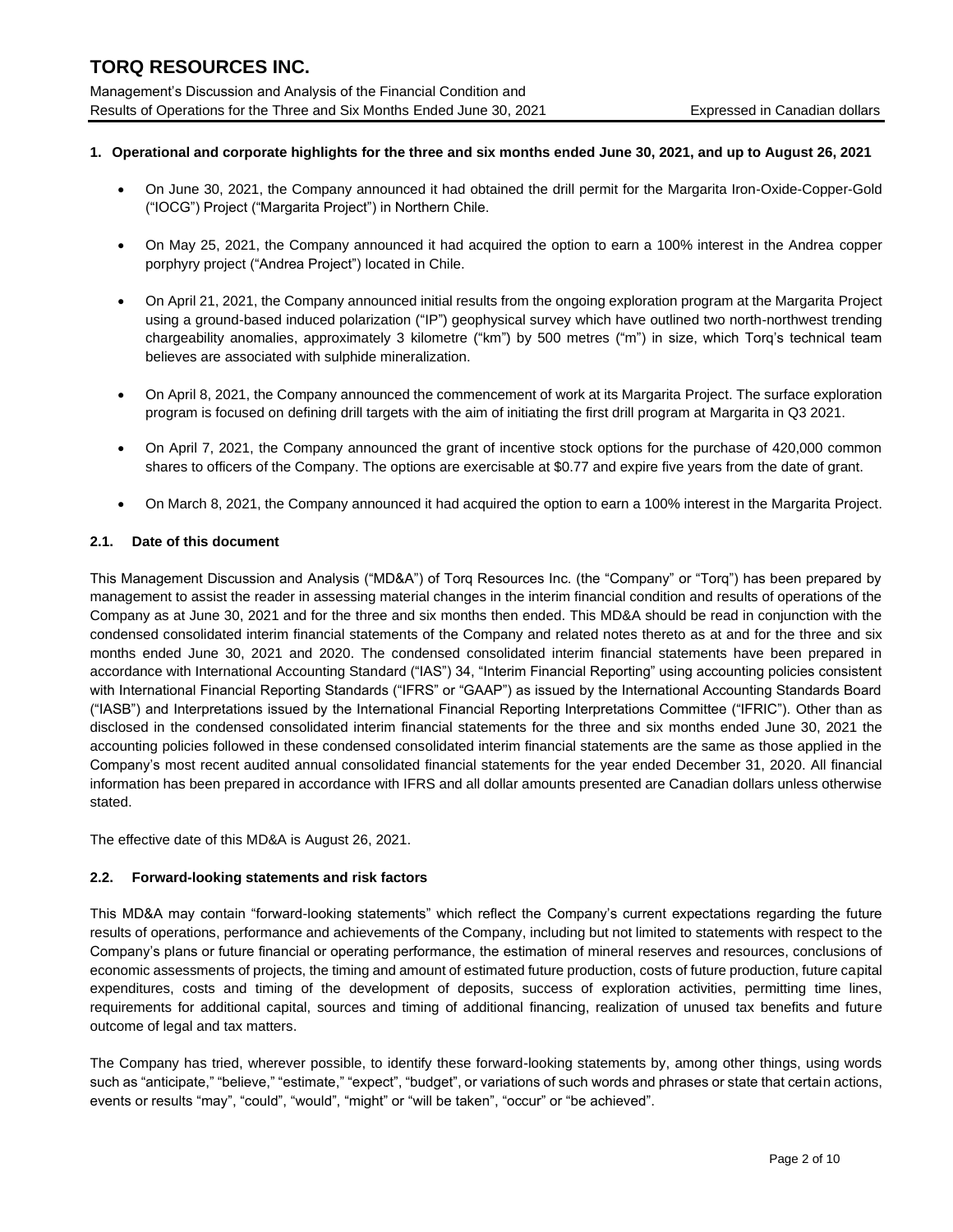Management's Discussion and Analysis of the Financial Condition and Results of Operations for the Three and Six Months Ended June 30, 2021 Expressed in Canadian dollars

The statements reflect the current beliefs of the management of the Company, and are based on currently available information. Accordingly, these statements are subject to known and unknown risks, uncertainties and other factors, which could cause the actual results, performance, or achievements of the Company to differ materially from those expressed in, or implied by, these statements. These uncertainties are factors that include but are not limited to risks related to international operations; risks related to general economic conditions and credit availability; public health crises such as the COVID-19 pandemic and other uninsurable risks; actual results of current exploration activities, unanticipated reclamation expenses; fluctuations in prices of base and precious metals; fluctuations in foreign currency exchange rates, increases in market prices of mining consumables; accidents, labour disputes, title disputes, claims and limitations on insurance coverage and other risks of the mining industry; delays in obtaining governmental approvals or financing or in the completion of development or construction activities, changes in national and local government regulation of mining operations, tax rules and regulations, and political and economic developments in countries in which the Company operates, as well as other factors. Additional information relating to the Company and its operations is available on SEDAR a[t www.sedar.com](http://www.sedar.com/) and on the Company's website a[t www.torqresources.com.](http://www.torqresources.com/)

The Company's management reviews periodically information reflected in forward-looking statements. The Company has and continues to disclose in its Management's Discussion and Analysis and other publicly filed documents, changes to material factors or assumptions underlying the forward-looking statements and to the validity of the statements themselves, in the period the changes occur.

Historical results of operations and trends that may be inferred from the following discussions and analysis may not necessarily indicate future results from operations.

### **3. Description of business**

Torq is a junior exploration Company focused on the acquisition and exploration of mineral resource properties. The Company is incorporated under the Business Corporations Act (British Columbia) and is a reporting issuer in British Columbia, Alberta and Ontario. The Company is listed on the TSX Venture Exchange (the "Exchange"), and its shares trade under the symbol TORQ.V and on the OTCQX under the US symbol TRBMF.

As at the date of this MD&A, the corporate organizational structure of Torq is as follows:

| <b>Subsidiary</b>                | <b>Place of incorporation</b> | <b>Beneficial</b><br><b>Interest</b> |
|----------------------------------|-------------------------------|--------------------------------------|
| Stratton Resources (Canada) Inc. | B.C., Canada                  | 100%                                 |
| Torg Resources Holdings Inc.     | B.C., Canada                  | 100%                                 |
| Torg USA Inc.                    | Nevada, USA                   | 100%                                 |
| Candelaria Minerals S.A.C.       | Peru                          | 100%                                 |
| Torg Resources Chile SpA         | Chile                         | 100%                                 |
| Minera Margarita SpA             | Chile                         | 100%                                 |
| Minera Andrea SpA                | Chile                         | 100%                                 |

During the latter part of 2020 and into 2021, the Company has been entirely dedicated to project investigation activities and its goal of identifying and acquiring undervalued advanced stage exploration projects in order to maximize shareholder value. In the latter part of 2020, the Company announced it had focused attention on Chile, and recruited a highly experienced exploration and logistics team in the country with plans to build a portfolio of high potential projects. A key step was achieved in March 2021, when the Company announced it had acquired the option to earn a 100% interest in the Margarita Project located in Chile, approximately 65 km north of the city of Copiapo. The Company is moving rapidly to drill stage by conducting geological mapping and geophysical surveying programs at the Margarita Project, while continuing to add to the Company's portfolio. Furthermore, on May 25, 2021, the Company announced it had acquired the option to earn a 100% interest in the Andrea Project located in Chile, approximately 100 km east of the city of La Serena.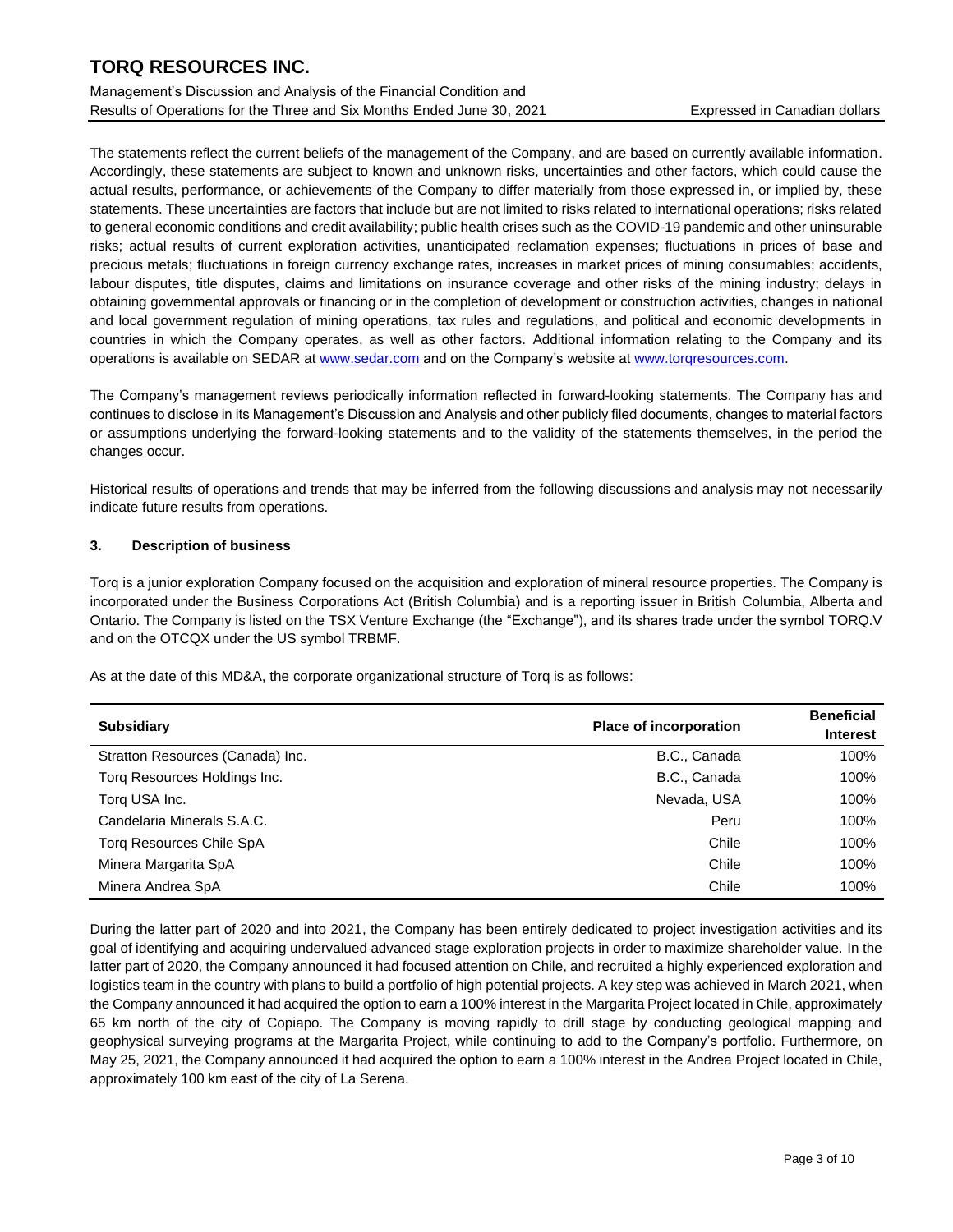Management's Discussion and Analysis of the Financial Condition and Results of Operations for the Three and Six Months Ended June 30, 2021 Expressed in Canadian dollars

The Company has continued to actively investigate projects through desktop reviews where necessary and site visits where appropriate, in its pursuit of select high-potential options to create shareholder value

### **3.1. Margarita Project**

L,

On March 8, 2021, the Company announced it had acquired the option to earn a 100% interest in the Margarita Project located in Chile, 65 km north of the city of Copiapo. The property is located within the prolific Coastal Cordillera belt. The Company acquired the rights that constitute the Margarita Project through two option agreements: the Margarita claims and the La Cototuda claims with a small-scale mining company.

Under the option agreement the Company can acquire 100% interest in the Margarita claims by making cash payments totalling US\$6,200,000 over 66 months. The Company is required to incur work expenditures totalling US\$3,050,000 within 30 months of signing the definitive agreement:

|                                 |               | Work expenditures |
|---------------------------------|---------------|-------------------|
|                                 | Cash payments | requirement       |
|                                 | (US\$)        | (US\$)            |
| April 20, 2021 (paid C\$62,875) | \$<br>50,000  | \$                |
| August 22, 2021                 | 50,000        | 400,000           |
| August 22, 2022                 | 100,000       | 1,150,000         |
| August 22, 2023                 | 300,000       | 1,500,000         |
| August 22, 2024                 | 1,200,000     |                   |
| August 22, 2025                 | 2,000,000     |                   |
| August 22, 2026                 | 2,500,000     |                   |
|                                 | 6,200,000     | 3,050,000         |

The claims are subject to a net smelter return ("NSR") royalty of 1.0% with 50% (being 0.5%) buyable for US\$2,000,000.

Under the La Cototuda option agreement, the Company can acquire 100% interest in the La Cototuda claims by making cash payments totalling US\$900,000 over 3 years as follows:

|                                    | Cash payments |
|------------------------------------|---------------|
|                                    | (US\$)        |
| February 23, 2021 (paid C\$63,065) | 50,000        |
| February 23, 2022                  | 250,000       |
| February 23, 2023                  | 250,000       |
| February 23, 2024                  | 350,000       |
|                                    | 900,000       |

In relation to the option arrangement of the Margarita Project, a finder's fee of 466,667 shares (the "Finder's Fee Shares") of the Company are due. Of this total, 81,250 shares were issued on April 7, 2021, 141,667 shares are to be issued on March 31, 2022, and 243,750 shares are to be issued on March 31, 2023.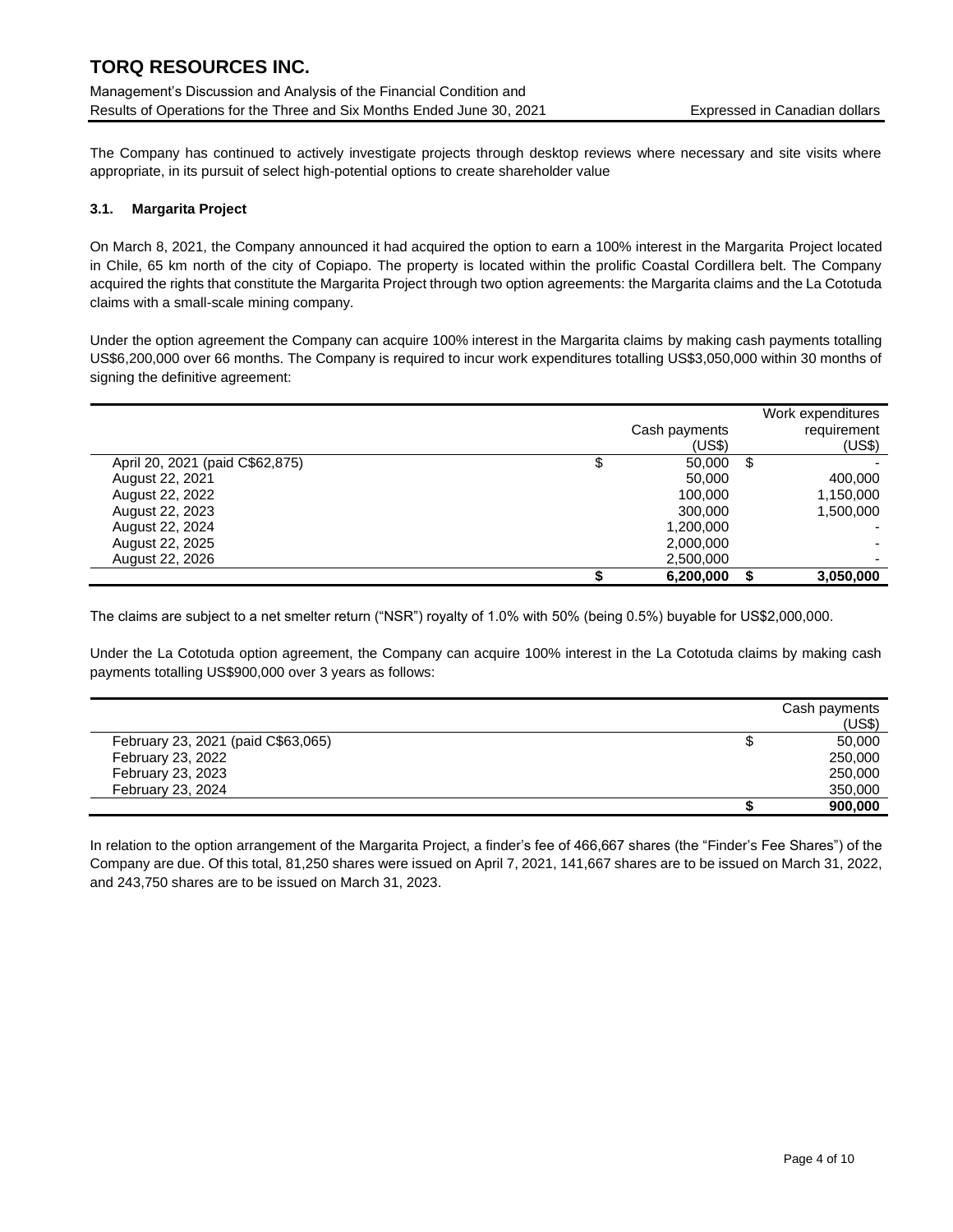Management's Discussion and Analysis of the Financial Condition and Results of Operations for the Three and Six Months Ended June 30, 2021 Expressed in Canadian dollars

### **3.2. Andrea Project**

On May 25, 2021, the Company announced it had acquired the option to earn a 100% interest in the Andrea copper porphyry project located in northern Chile, 100 km east of the city of La Serena. The property is located at the western margin of the Miocene aged El Indio belt that hosts the world class El Indio and Pascua Lama epithermal gold and silver deposits.

The Company acquired the rights that constitute the Andrea Project through three option agreements. Under these option agreements the Company can acquire 100% interest in the project, through cash payments as follows:

|               | Cash payments |
|---------------|---------------|
|               | (US\$)        |
| July 23, 2021 | 105,000<br>Φ  |
| May 24, 2022  | 135,000       |
| May 24, 2023  | 185,000       |
| May 24, 2024  | 300,000       |
| May 24, 2025  | 1,000,000     |
| May 24, 2026  | 4,275,000     |
|               | 6,000,000     |

The option agreements each include a NSR of 1.5% which is buyable for payments totaling US\$3,000,000.

#### **3.3. Exploration and evaluation costs**

#### *Margarita Project*

The Company is currently exploring and evaluating Margarita Project following the execution of the option agreement. The table below shows the nature of the exploration and evaluation expenses incurred during the three and six months ended June 30, 2021.

|                                              | Three months<br>ended June 30,<br>2021 |   | Six months<br>ended June 30,<br>2021 |
|----------------------------------------------|----------------------------------------|---|--------------------------------------|
| Geological consulting, salaries and wages    | 288.649                                | S | 380,326                              |
| Geophysics, sampling and assays              | 211,973                                |   | 211,973                              |
| Share-based compensation                     | 81.895                                 |   | 81.895                               |
| Environmental and permitting                 | 13.115                                 |   | 23,238                               |
| Travel, meals and accommodation              | 11.850                                 |   | 16,509                               |
| Project support costs                        |                                        |   | 12,239                               |
| Equipment, vehicles, rent and field supplies | 3,167                                  |   | 4,393                                |
|                                              | 610.649                                |   | 730.573                              |

During the first eight months of 2021, the Company conducted various exploration activities at Margarita Project. A ground-based IP geophysical survey was completed, consisting of a total of 49-line km with lines spaced every 250 m. The results of the program have demonstrated two north-northwest trending chargeability anomalies that are approximately 3 km by 500 m in dimension at a threshold of 30 millivolts, which is consistent with the presence of sulphide minerals. Importantly, these chargeability anomalies spatially overlap with resistivity lows that are consistent with hydrothermal alteration and form the basis of geophysical targeting at the project. Torq also completed 1:5000 scale geological mapping and has defined two major structural trends, north-northwest and west-northwest. The Company believes these structures control the emplacement of copper oxide mineralization, hydrothermal breccias, intrusive bodies and alteration that is consistent with IOCG/porphyry deposits. The areas of chargeability highs and resistivity lows are aligned in north-northwest structural corridors. This work as well as geochemical sampling of rocks and soils, has driven the delineation of key targets on Margarita to explore with the drill campaign.

On June 30, 2021, the Company announced that it had received its environmental permit allowing them to drill from up to 39 drill platforms across the 1,045-hectare project area. Additional data layers of detailed geological mapping and geochemical surveys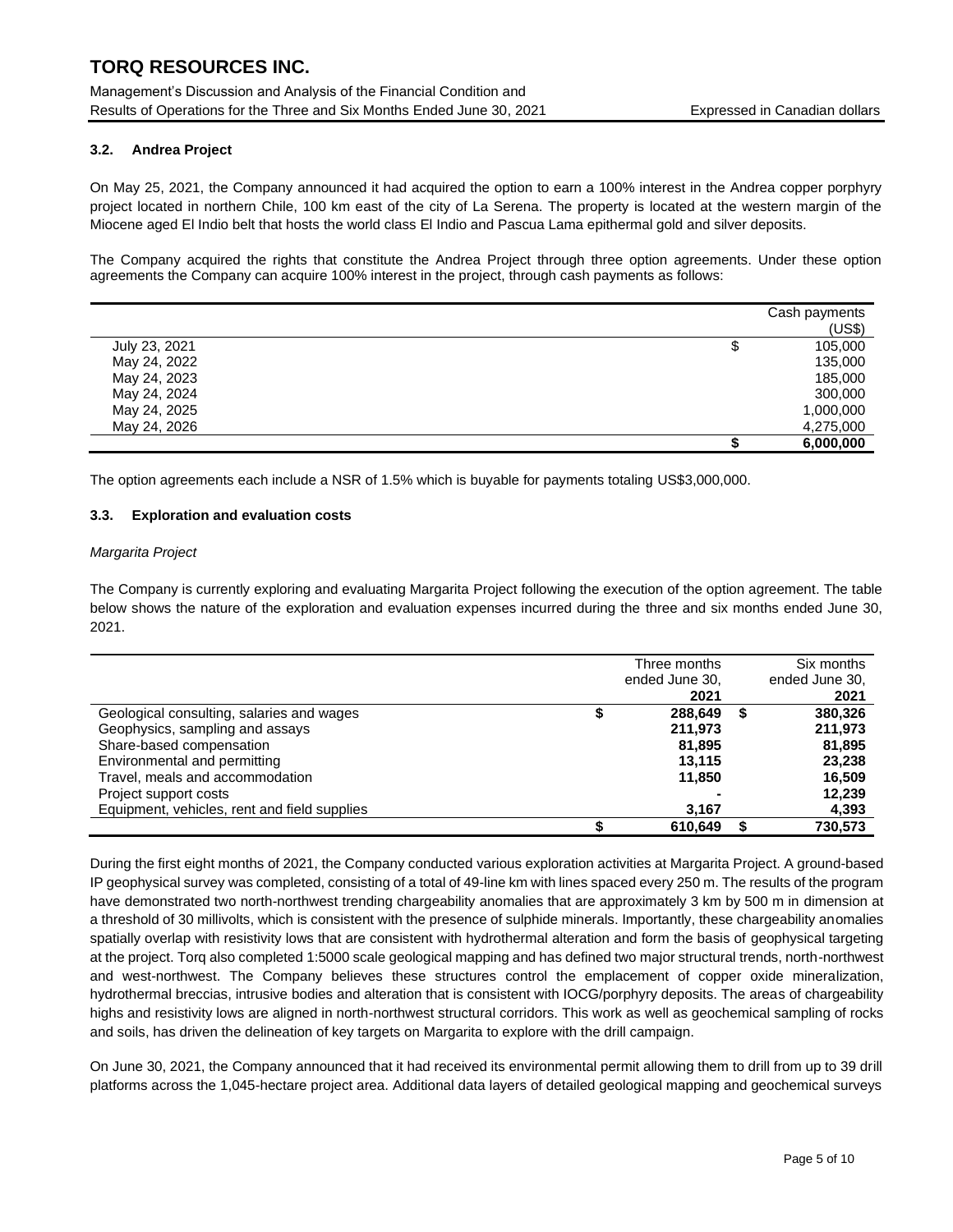Management's Discussion and Analysis of the Financial Condition and Results of Operations for the Three and Six Months Ended June 30, 2021 Expressed in Canadian dollars

will complete the targeting process at the project as the Company prepares to drill the project in the third quarter of this year with an initial 4000 – 6000 m planned.

### *Andrea Project*

During the three and six months ended June 30, 2021, the Company incurred a total of \$3,290 (three and six months ended June 30, 2020 - \$nil) for initial environmental and permitting work on the Andrea Project, as well as \$7,678 (three and six months ended June 30, 2020 - \$nil) for share-based compensation. The Company is advancing the exploration work at Andrea Project by conducting geological and alteration mapping, a rock sampling program and by creating a 3D inversion of the IP data define drill targets. The results of this work is forming the basis of the drill target program, with the first drill campaign planned for Q1 of 2022.

### **3.4. Project investigation costs**

The Company is continually reviewing and evaluating new projects globally on its path to establishing a top tier mineral portfolio. The table below shows the nature of the project investigation costs incurred during the three and six months ended June 30, 2021 and 2020.

|                                              | Three months ended June 30 |   |         |         | Six months ended June 30, |         |
|----------------------------------------------|----------------------------|---|---------|---------|---------------------------|---------|
|                                              | 2021                       |   | 2020    | 2021    |                           | 2020    |
| Geological consulting, salaries and wages    | 98.740                     | S | 98.686  | 209.049 |                           | 228.631 |
| Share-based compensation                     | 28.250                     |   | 29,956  | 36.450  |                           | 29.956  |
| Environmental and permitting                 | 9.062                      |   |         | 9,062   |                           |         |
| Project support costs                        | 3.402                      |   | 5.558   | 5.451   |                           | 11.934  |
| Travel, meals and accommodation              | 2.847                      |   | 11.464  | 3.275   |                           | 58.105  |
| Equipment, vehicles, rent and field supplies | 2.578                      |   | 8.452   | 2,578   |                           | 28.111  |
| Assays                                       |                            |   | 520     |         |                           | 26,107  |
|                                              | 144.879                    |   | 154.636 | 265.865 |                           | 382.844 |

#### **3.5. Climate related risks**

The Company acknowledges the impact of climate change on the weather patterns at its recently acquired projects. The Company's projects (Margarita and Andrea) are located in the north of Chile, but in different geographical and altitude conditions. For this reason, local conditions are different, and specific care and protocols must be applied according to each one of them. It is evident that there have been climate changes that affect the entire national territory with a persistent drought and a shift in climate for the seasons that a decade ago were clearly defined. The foregoing has produced two fundamental effects: lower water resources in rivers, lakes and lagoons, and changing consequences of rain events on desert lands, producing mud currents, which in recent years have had an important impact on some rivers in the north of the country.

At Margarita, due to its position and altitude, no major challenges relating to climate are currently being experienced or expected imminently. The general decrease in water availability and risk of mud currents in lower sectors, especially those related to smaller courses such as the Salado river (60 km north of Inca de Oro) or the Copiapo river (100 km south of the project) are noted, however, at the Margarita project it is possible to access and work effectively all year round.

On the other hand, at the Andrea project, due to its position and altitude, access is not as straight forward as Margarita, and the Company is planning to access from September to commence activities as noted above. It is expected that the project will be available and accessible for field work for at least eight months of the year (September to April).

The Company is taking all measures to maximise safe access to both projects, as well as the care of people and equipment while working at site. The experience in the field of all the members of the local teams and the knowledge of the information of other neighboring projects plays a fundamental role in this care, and in pro-actively managing the risks of working at a remote exploration site in Chile, climate and otherwise.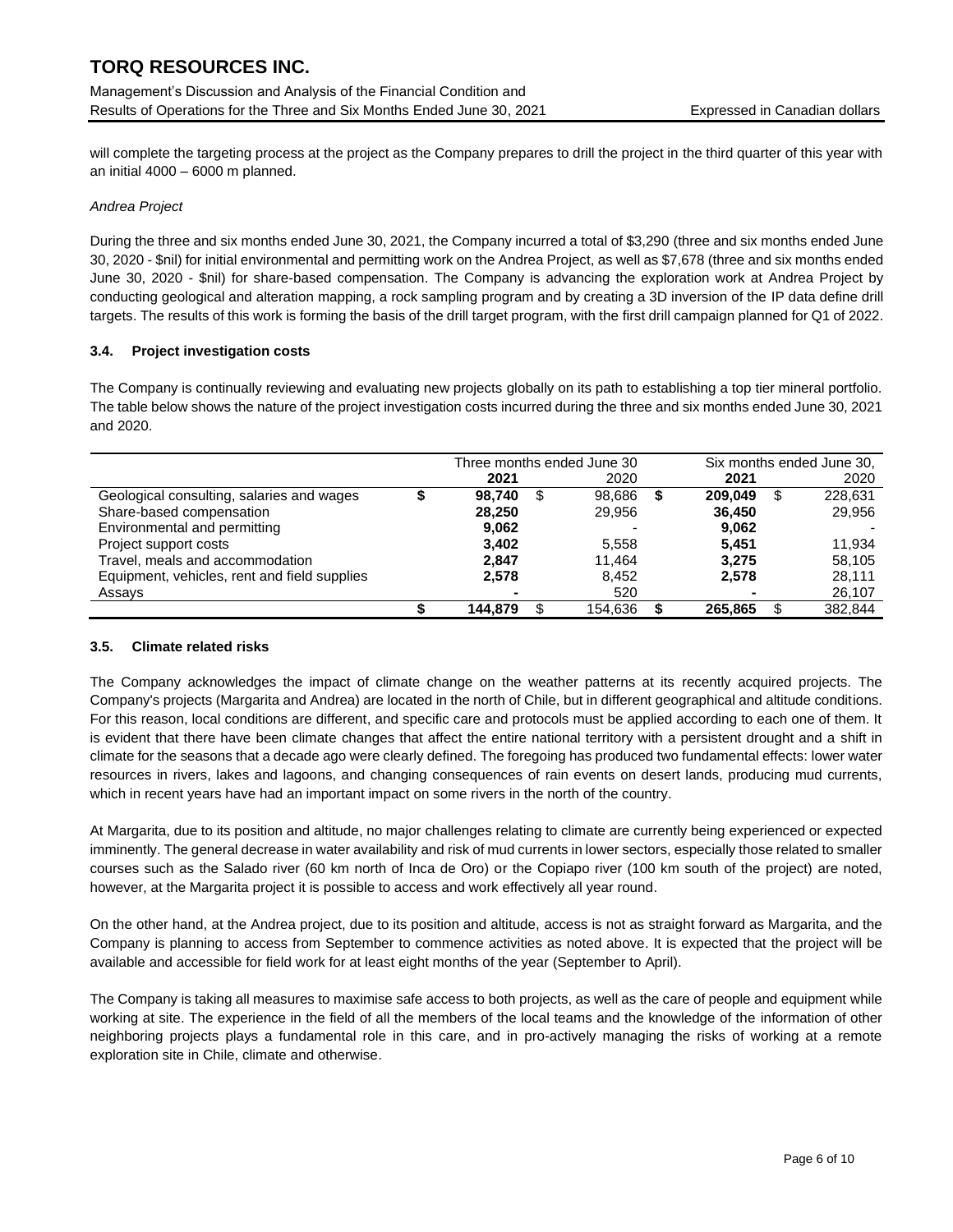Management's Discussion and Analysis of the Financial Condition and Results of Operations for the Three and Six Months Ended June 30, 2021 Expressed in Canadian dollars

## **4. Discussion of operations**

#### **Three months ended June 30, 2021 and 2020 (Q2 2021 vs Q2 2020)**

Loss for Q2 2021 was \$1,606,792 or \$0.02 loss per share, compared to a loss of \$540,605 or \$0.01 loss per share for Q2 2020. Overall costs increased to support the focus on exploration on the Margarita Project, the acquisition of the Andrea Project as well as an increase in marketing and investor relations efforts.

Significant variances are discussed as follows:

- For Q2 2021 exploration and evaluation expenses increased to \$621,617 from \$nil in Q2 2020 and the project investigation costs decreased to \$144,879 compared to \$154,636 in Q2 2020. The increase in exploration and evaluation expenses is a result of exploration focus on the Margarita Project as well as share-based compensation expense of \$89,573. Project investigation costs are consistent between the two periods; these costs are driven by various activities looking at potential future acquisitions for the Company that align with its strategic goals, as well as share-based compensation expense of \$28,250.
- For Q2 2021, fees, salaries and other employee benefits increased to \$457,625 from \$182,067 in Q2 2020 as a result of the exploration team recruited in Q4 2020 in Chile. Included within these costs for the three months ended June 30, 2021, are share-based compensation costs of \$231,120 compared to \$26,036 for the same period in 2020.
- For Q2 2021, marketing and investor relations increased to \$207,246 from \$52,070 in Q2 2020 relating to the Company's focus on increased marketing and investor relations efforts as it promotes the focus on Chile with a seasoned exploration team and builds a greater investor profile from the progress on the Margarita Project, acquisition of the Andrea Project as well as advances in pursuing other opportunities.
- For Q2 2021, foreign exchange gain of \$28,802 was recognized compared to a foreign exchange loss of \$79,612 in Q2 2020. The gain in the current period is realized and driven by the appreciation of the US dollar against the Chilean peso during the quarter. With greater activities in Chile beginning in 2021, the Company has a new exposure to fluctuations in the Chilean peso.

#### **Six months ended June 30, 2021 and 2020 (YTD 2021 vs YTD 2020)**

Loss for the six months ended June 30, 2021 was \$2,923,984 or \$0.04 loss per share compared to a loss of \$869,191 or \$0.01 loss per share for the six months ended June 30, 2020. Overall costs increased to support the focus on exploration on the Margarita Project, the acquisition of the Andrea Project as well as an increase in marketing and investor relations efforts.

Significant variances are discussed as follows:

- For the six months ended June 30, 2021 exploration and evaluation expenses increased to \$741,541 from \$nil in the six months ended June 30, 2020 and the project investigation costs decreased to \$265,865 compared to \$382,844 in the six months ended June 30, 2020. The increase in exploration and evaluation expenses is a result of exploration on the Margarita Project. The decrease in project investigation costs is a result of the Company focus transitioning to exploration and evaluation on the Margarita Project and Andrea Project, as well as slightly higher share-based compensation expense.
- For the six months ended June 30, 2021, fees, salaries and other employee benefits increased to \$689,508 from \$352,024 for the six months ended June 30, 2020, as a result of the exploration team recruited in Q4 2020 in Chile. Included within these costs for the six months ended June 30, 2021, are share-based compensation costs of \$239,146 compared to \$33,042 for the same period in 2020.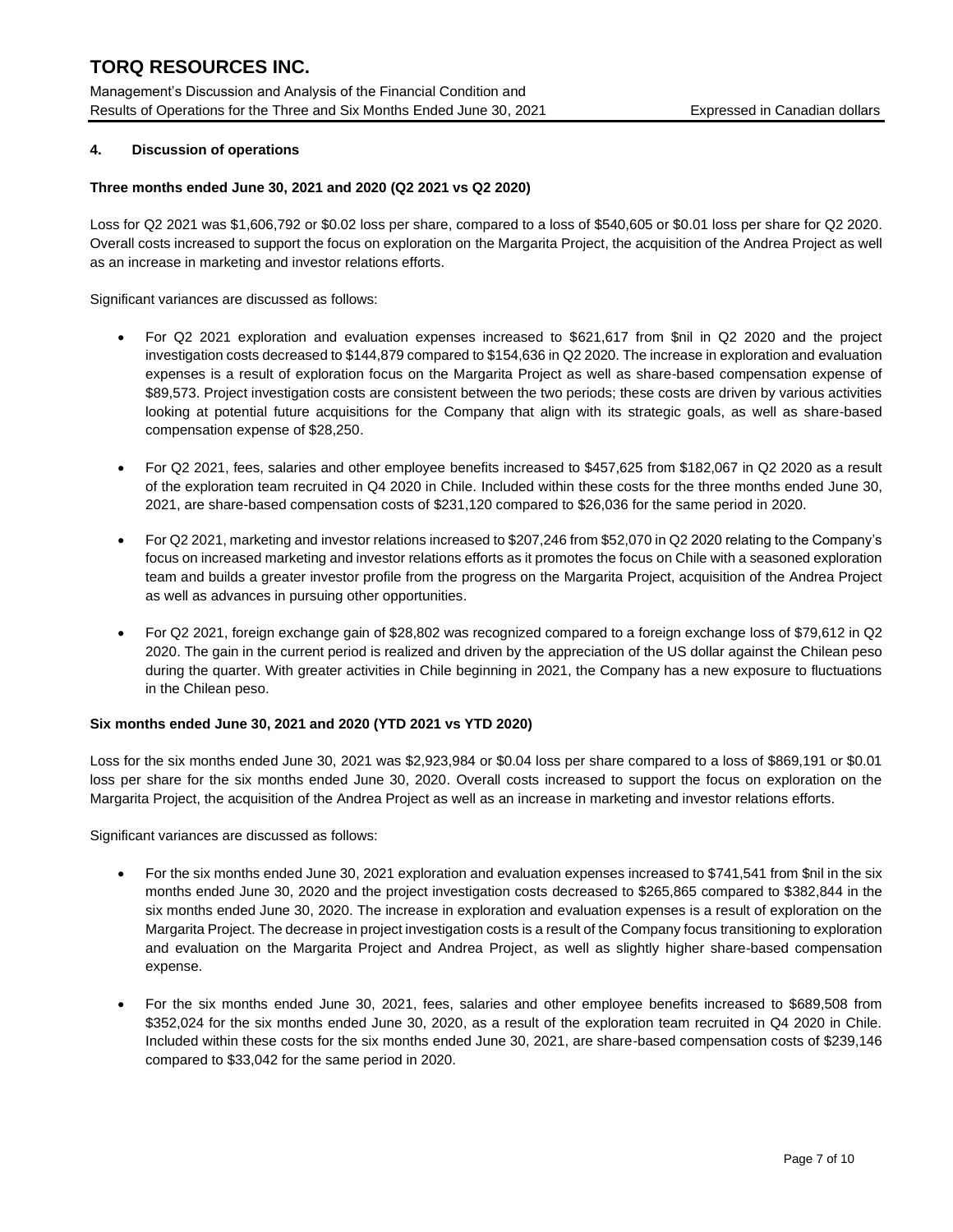Management's Discussion and Analysis of the Financial Condition and Results of Operations for the Three and Six Months Ended June 30, 2021 Expressed in Canadian dollars

- For the six months ended June 30, 2021, marketing and investor relations increased to \$672,712 from \$104,498 in the six months ended June 30, 2020 relating to the Company's focus on increased marketing and investor relations efforts as it promotes the focus on Chile with a seasoned exploration team and builds a greater investor profile from the progress on the Margarita Project, acquisition of the Andrea Project as well as advances in pursuing other opportunities.
- For the six months ended June 30, 2021, foreign exchange loss of \$50,404 was recognized compared to a foreign exchange gain of \$96,183 in the six months ended June 30,2020. The loss in the current period is driven increased activities in Chile during 2021, resulting in new exposure to fluctuations in the Chilean peso for the Company.

## **5. Summary of quarterly results**

The Company is a mineral exploration company and currently has no producing properties or operating income. The Company holds all of its cash on hand with financial institutions and earns interest on the cash balances it has available to fund its acquisition and exploration activities and administrative expenses. A summary of quarterly results is shown below:

| <b>Quarter ended</b> | Interest and |                 | <b>Total</b>       |                |
|----------------------|--------------|-----------------|--------------------|----------------|
|                      | other income | Loss            | comprehensive loss | Loss per share |
| June 30, 2021        | \$<br>17,269 | \$<br>1,606,792 | \$<br>1,619,465    | \$<br>0.02     |
| March 31, 2021       | 11,356       | 1,317,192       | 1,320,180          | 0.02           |
| December 31, 2020    | 12.177       | 683,016         | 683,925            | 0.01           |
| September 30, 2020   | 12.609       | 535,629         | 535,935            | 0.01           |
| June 30, 2020        | 13.062       | 540,605         | 541,859            | 0.01           |
| March 31, 2020       | 46.856       | 328,586         | 327,445            | 0.00           |
| December 31, 2019    | 56,823       | 421.059         | 421,078            | 0.01           |
| September 30, 2019   | 60,515       | 268,719         | 264,600            | 0.00           |

The summary of quarterly results for the last eight quarters reflects the relatively consistent loss from 2019 through 2020 as the Company focuses solely on project investigation, compared to a significant increase in loss in Q1 2021 and Q2 2021 as the Company began exploration and evaluation on Margarita Project with related increases in salaries and office and administration costs. The higher loss in Q1 and Q2 2021 also arose due to a significant increase in marketing and investor relations costs.

## **6. Exploration Plans for 2021 and into 2022**

In addition to continuing the exploration programs at the Margarita and Andrea Projects as described above, the Company is advancing its due diligence process on select top tier mineral prospects. The properties being reviewed and refined represent high priority targets with strong technical and geological merit and the Company believes their addition to the portfolio would be accretive to shareholder value.

## **7. Liquidity and capital resources**

As at June 30, 2021, the Company had cash of \$5,770,018 and working capital of \$5,761,598 compared to cash of \$8,748,073 and working capital of \$8,891,931 as at December 31, 2020. The cash balance of \$5,770,018 as at June 30, 2021 is sufficient to meet the cash requirements for the Company's operating expenses as well as continue with its project investigation and exploration activities. The Company does not foresee the requirement to raise additional capital in the next twelve months but may do so to support any additional exploration plans.

#### Common share issuances

During the six months ended June 30, 2021, the Company issued 81,250 common shares with a \$60,938 fair value, pursuant to the Margarita Project finder's fee agreement.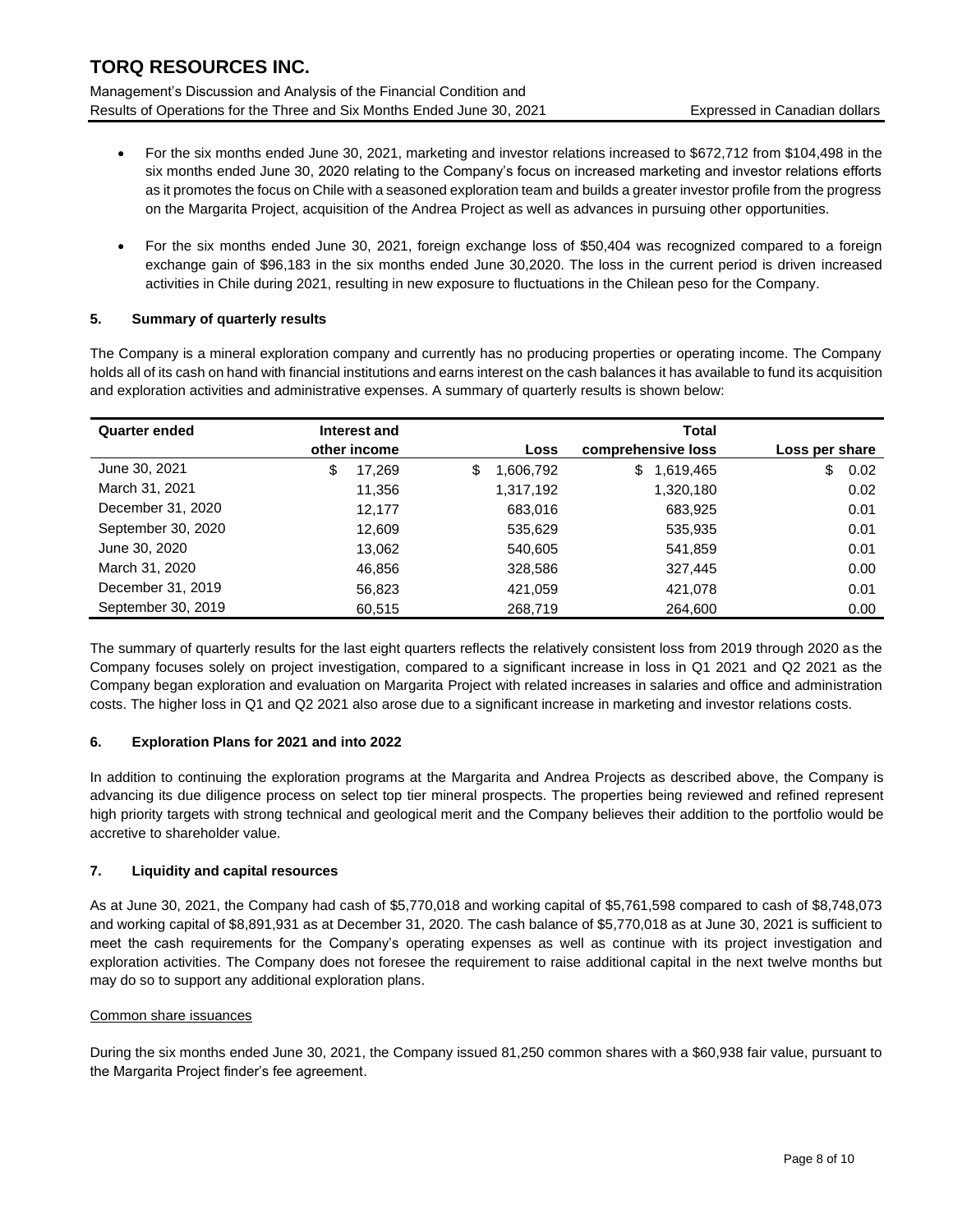During the six months ended June 30, 2021, the Company issued 50,000 common shares pursuant to share options exercised at a weighted average price of \$0.62 for gross proceeds of \$29,800.

### **8. Off-balance sheet arrangements**

The Company has not engaged in any off-balance-sheet arrangements such as obligations under guarantee contracts, a retained or contingent interest in assets transferred to an unconsolidated entity, any obligation under derivative instruments or any obligation under a material variable interest in an unconsolidated entity that provides financing, liquidity, market risk or credit risk support to the Company or engages in leasing, hedging or research and development services with the Company.

#### **9. Related party transactions**

All transactions with related parties have occurred in the normal course of operations. All amounts payable and receivable are unsecured, non-interest bearing and have no specific terms of settlement, unless otherwise noted.

|                                                           | Three months ended June 30, |         |      |                          |   | Six months ended June 30, |      |         |  |
|-----------------------------------------------------------|-----------------------------|---------|------|--------------------------|---|---------------------------|------|---------|--|
|                                                           |                             | 2021    |      | 2020                     |   | 2021                      |      | 2020    |  |
| Universal Mineral Services Ltd. ("UMS")                   |                             |         |      |                          |   |                           |      |         |  |
| Included in the statement of loss and comprehensive loss: |                             |         |      |                          |   |                           |      |         |  |
| Exploration and evaluation costs                          | \$                          | 6,083   | - 35 | $\overline{\phantom{a}}$ | 5 | 6,083                     | - SS |         |  |
| Fees, salaries and other employee benefits                |                             | 73.250  |      | 47.152                   |   | 115.595                   |      | 93,679  |  |
| Marketing and investor relations                          |                             | 24,513  |      | 11.984                   |   | 33.551                    |      | 23,577  |  |
| Office and administration                                 |                             | 56,881  |      | 39,714                   |   | 100,302                   |      | 83,816  |  |
| Project investigation costs                               |                             | 22.705  |      | 91.363                   |   | 47.161                    |      | 217,520 |  |
| Regulatory, transfer agent and shareholder information    |                             |         |      | 62                       |   | 42                        |      | 62      |  |
| Total transactions for the period                         |                             | 183.432 |      | 190.275                  |   | 302.734                   |      | 418.654 |  |

UMS is a private company with two directors and two officers in common with the Company. UMS provides geological, financial and transactional advisory services as well as administrative and office services to the Company on an ongoing, cost recovery basis. Having these services available through UMS on an as needed basis, allows the Company to maintain a more efficient and cost-effective corporate overhead structure by hiring fewer full-time employees and engaging outside professional advisory firms less frequently. The agreement has an indefinite term and can be terminated by either party upon providing due notice.

As at June 30, 2021, the Company's accounts payable and accrued liabilities include an amount owing to UMS of \$130,691 (December 31, 2020 - \$121,576). In addition, the Company has \$470,605 on deposit with UMS, recognized within prepaid expenses and deposits as at June 30, 2021 (December 31, 2020 - \$150,000).

#### Key management compensation

In addition to the transactions disclosed above, the Company provided the following compensation to key management members, being its three executives and three directors:

|                                                 |    | Three months ended June 30,<br>2021<br>2020 |     |         |  |         | Six months ended June 30, |
|-------------------------------------------------|----|---------------------------------------------|-----|---------|--|---------|---------------------------|
|                                                 |    |                                             |     |         |  | 2021    | 2020                      |
| Salaries and other employee benefits            | \$ | 193.727                                     | \$. | 103.333 |  | 394.190 | 205,545                   |
| Directors' fees paid to non-executive directors |    | 18.311                                      |     | 7.802   |  | 36.124  | 15,604                    |
| Share-based compensation                        |    | 97.715                                      |     | 54.918  |  | 111.207 | 59,353                    |
|                                                 | \$ | 309.753                                     |     | 166,053 |  | 541,521 | 280.502                   |